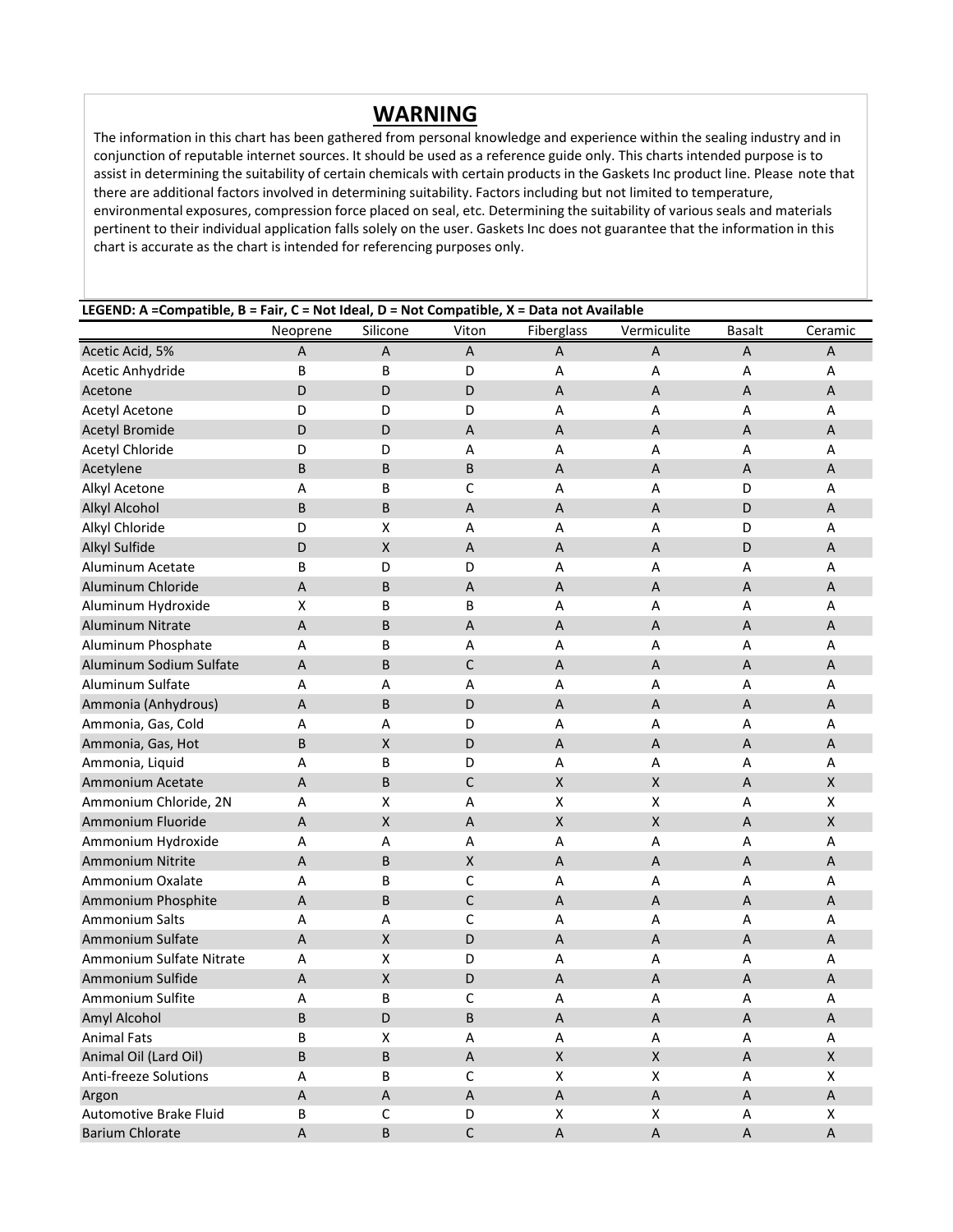| <b>Barium Chloride</b>        | Α                         | Α                  | Α                      | Α                         | Α                  | А       | Α                         |
|-------------------------------|---------------------------|--------------------|------------------------|---------------------------|--------------------|---------|---------------------------|
| <b>Barium Cyanide</b>         | $\mathsf A$               | $\overline{A}$     | A                      | $\sf A$                   | A                  | $\sf A$ | Α                         |
| Barium Hydroxide              | А                         | Α                  | A                      | A                         | A                  | A       | Α                         |
| Barium Iodide                 | $\boldsymbol{\mathsf{A}}$ | $\mathsf{A}$       | A                      | A                         | A                  | A       | A                         |
| <b>Barium Nitrate</b>         | Α                         | B                  | С                      | A                         | A                  | А       | Α                         |
| <b>Barium Oxide</b>           | $\mathsf A$               | $\mathsf{A}$       | $\sf A$                | A                         | A                  | A       | A                         |
| <b>Barium Peroxide</b>        | Α                         | B                  | С                      | А                         | А                  | А       | Α                         |
| Barium Polysulfide            | $\boldsymbol{\mathsf{A}}$ | $\sf B$            | $\mathsf C$            | A                         | A                  | A       | A                         |
| <b>Barium Salts</b>           | Α                         | Α                  | Α                      | Α                         | А                  | А       | Α                         |
| <b>Barium Sulfate</b>         | $\mathsf A$               | $\pmb{\times}$     | A                      | A                         | A                  | A       | A                         |
| <b>Barium Sulfide</b>         | Α                         | Α                  | Α                      | Α                         | А                  | А       | Α                         |
| <b>Beet Sugar Liquids</b>     | A                         | $\pmb{\times}$     | A                      | X                         | $\pmb{\mathsf{X}}$ | A       | $\pmb{\mathsf{X}}$        |
| Beet Sugar Liquors            | Α                         | Α                  | Α                      | A                         | А                  | А       | Α                         |
| Benzaldehyde                  | D                         | $\sf B$            | D                      | A                         | A                  | A       | A                         |
| Benzamide                     | D                         | X                  | Α                      | Α                         | А                  | А       | Α                         |
| Benzanthrone                  | D                         | $\pmb{\mathsf{X}}$ | A                      | A                         | A                  | A       | A                         |
| Benzene                       | D                         | D                  | Α                      | Α                         | А                  | А       | Α                         |
| Benzene Hexachloride          | X                         | $\pmb{\mathsf{X}}$ | $\pmb{\mathsf{X}}$     | $\boldsymbol{\mathsf{X}}$ | $\pmb{\mathsf{X}}$ | A       | $\pmb{\mathsf{X}}$        |
| <b>Benzyl Acetate</b>         | Α                         | B                  | $\mathsf C$            | X                         | Χ                  | Α       | X                         |
| <b>Benzyl Alcohol</b>         | B                         | B                  | A                      | X                         | $\pmb{\mathsf{X}}$ | Α       | X                         |
| Benzyl Benzoate               | D                         | D                  | Α                      | Χ                         | X                  | А       | X                         |
| <b>Benzyl Bromide</b>         | D                         | D                  | A                      | X                         | $\pmb{\mathsf{X}}$ | A       | $\pmb{\mathsf{X}}$        |
| <b>Bleach Solutions</b>       | X                         | X                  | Α                      | Χ                         | Χ                  | А       | X                         |
| <b>Borax</b>                  | D                         | $\sf B$            | $\mathsf A$            | $\overline{A}$            | $\sf A$            | $\sf A$ | $\boldsymbol{\mathsf{A}}$ |
| <b>Borax Solutions</b>        | X                         | X                  | А                      | А                         | А                  | Α       | Α                         |
| <b>Boric Oxide</b>            | A                         | $\sf B$            | C                      | A                         | А                  | A       | A                         |
| Brake Fluid DOT3 (Glycol Typi | B                         | C                  | D                      | Χ                         | Χ                  | Α       | X                         |
| <b>Brine</b>                  | $\mathsf X$               | $\pmb{\mathsf{X}}$ | Α                      | $\pmb{\times}$            | $\pmb{\mathsf{X}}$ | A       | $\pmb{\mathsf{X}}$        |
| <b>Bromine</b>                | D                         | D                  | А                      | X                         | X                  | Α       | X                         |
| <b>Butane</b>                 | A                         | D                  | A                      | A                         | А                  | A       | A                         |
| <b>Butter-Animal Fat</b>      | B                         | В                  | Α                      | X                         | X                  | А       | X                         |
| <b>Butyl Acetate</b>          | D                         | $\pmb{\mathsf{X}}$ | D                      | $\sf A$                   | A                  | A       | A                         |
| <b>Butyl Alcohol</b>          | Α                         | B                  | Α                      | Α                         | Α                  | А       | А                         |
| <b>Butylene</b>               | $\mathsf{C}$              | D                  | $\sf A$                | $\overline{A}$            | $\sf A$            | $\sf A$ | $\mathsf A$               |
| Butyraldehyde                 | D                         | D                  | D                      | А                         | А                  | Α       | Α                         |
| <b>Butyric Acid</b>           | D                         | $\pmb{\mathsf{X}}$ | B                      | Α                         | А                  | A       | Α                         |
| <b>Butyric Anhydride</b>      | Α                         | В                  | $\mathsf C$            | A                         | Α                  | Α       | A                         |
| Butyrolacetone                | $\boldsymbol{\mathsf{A}}$ | $\sf B$            | $\mathsf C$            | $\sf A$                   | $\sf A$            | $\sf A$ | A                         |
| <b>Butyryl Chloride</b>       | D                         | $\pmb{\mathsf{X}}$ | Α                      | Α                         | A                  | Α       | Α                         |
| Cadmium Chloride              | Α                         | $\sf B$            | $\mathsf C$            | $\mathsf{X}$              | $\pmb{\mathsf{X}}$ | A       | $\mathsf{X}$              |
| Cadmium Sulfate               | A                         | B                  | $\mathsf C$            | X                         | Χ                  | Α       | X                         |
| Cadmium Sulfide               | $\sf A$                   | $\sf B$            | $\mathsf C$            | $\mathsf X$               | $\pmb{\mathsf{X}}$ | $\sf A$ | $\mathsf X$               |
| Calcium Carbonate             | A                         | A                  | Α                      | A                         | Α                  | A       | A                         |
| Calcium Chlorate              | $\sf A$                   | $\sf B$            | $\mathsf C$            | $\mathsf A$               | $\sf A$            | $\sf A$ | $\sf A$                   |
| Calcium Chloride              | Α                         | Α                  | Α                      | Α                         | А                  | Α       | А                         |
|                               |                           |                    |                        |                           |                    |         |                           |
| Calcium Hydride               | $\mathsf A$               | $\sf A$            | $\sf A$<br>$\mathsf C$ | $\boldsymbol{\mathsf{A}}$ | $\sf A$            | $\sf A$ | Α                         |
| Calcium Hydrosulfide          | Α                         | B                  |                        | A                         | A                  | A       | Α                         |
| Calcium Hydroxide             | $\mathsf A$               | $\sf A$            | $\sf A$                | $\mathsf A$               | $\sf A$            | $\sf A$ | Α                         |
| Calcium Oxide                 | Α                         | Α                  | Α                      | Α                         | Α                  | Α       | Α                         |
| Calcium Silicate              | A                         | X                  | A                      | A                         | A                  | A       | A                         |
| Calcium Sulfate               | A                         | B                  | $\mathsf C$            | Α                         | А                  | Α       | Α                         |
| Calcium Sulfide               | $\mathsf{A}$              | $\sf B$            | $\mathsf C$            | $\mathsf{A}$              | $\sf A$            | $\sf A$ | A                         |
| Cane Sugar Liquors            | A                         | A                  | Α                      | A                         | Α                  | A       | Α                         |
| Carbon Tetrachloride          | D                         | D                  | $\sf A$                | $\pmb{\times}$            | $\pmb{\mathsf{X}}$ | $\sf A$ | $\mathsf{X}$              |
| Carbonic Acid                 | Α                         | Α                  | Α                      | A                         | A                  | Α       | Α                         |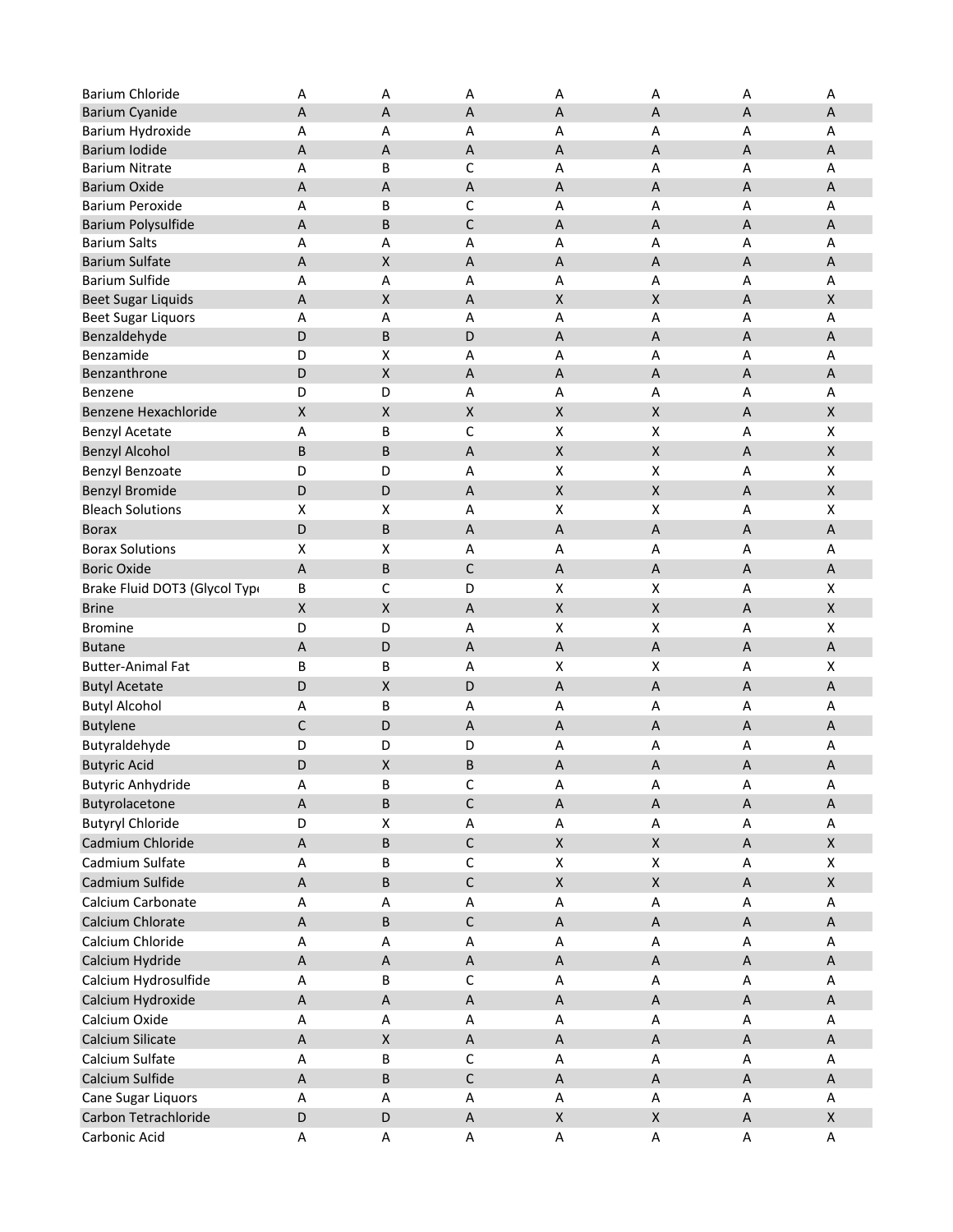| Castor Oil                      | A                  | $\overline{A}$            | A             | X                         | $\pmb{\mathsf{X}}$        | $\overline{A}$            | $\pmb{\mathsf{X}}$        |
|---------------------------------|--------------------|---------------------------|---------------|---------------------------|---------------------------|---------------------------|---------------------------|
| Caustic Lime                    | Α                  | В                         | C             | X                         | X                         | Α                         | X                         |
| Chlordane                       | C                  | D                         | Α             | A                         | A                         | A                         | Α                         |
| Chloric Acid                    | А                  | В                         | C             | А                         | Α                         | Α                         | Α                         |
| Chlorinated Solvents, We        | D                  | D                         | A             | Χ                         | $\pmb{\mathsf{X}}$        | A                         | X                         |
| Chlorine                        | D                  | X                         | Α             | Χ                         | X                         | Α                         | X                         |
| <b>Chlorine Dioxide</b>         | D                  | $\pmb{\times}$            | A             | $\mathsf A$               | $\boldsymbol{\mathsf{A}}$ | $\overline{A}$            | $\sf A$                   |
| Chlorine Water                  | D                  | X                         | Α             | Α                         | Α                         | Α                         | Α                         |
| Chloroform                      | D                  | D                         | Α             | А                         | A                         | $\overline{A}$            | A                         |
| Chlorohydrin                    | А                  | В                         | C             | Α                         | Α                         | Α                         | Α                         |
| Chrome Alum                     | A                  | $\overline{A}$            | A             | А                         | A                         | A                         | A                         |
| <b>Chrome Plating Solutions</b> | D                  | В                         | Α             | Α                         | Α                         | Α                         | Α                         |
| Chromic Acid                    | D                  | X                         | Α             | А                         | A                         | A                         | Α                         |
| Chromic Oxide                   | D                  | X                         | Α             | А                         | Α                         | Α                         | Α                         |
| Chromium Potassium Sulfate      | X                  | $\pmb{\mathsf{X}}$        | A             | Α                         | A                         | $\boldsymbol{\mathsf{A}}$ | A                         |
| Citric Acid                     | Α                  | A                         | Α             | Α                         | Α                         | Α                         | Α                         |
| Copper Acetate                  | B                  | D                         | D             | $\mathsf A$               | $\boldsymbol{\mathsf{A}}$ | $\overline{A}$            | $\boldsymbol{\mathsf{A}}$ |
| Copper Ammonium Acetate         | А                  | В                         | С             | Α                         | Α                         | Α                         | Α                         |
| Copper Carbonate                | A                  | B                         | $\mathsf C$   | А                         | A                         | $\overline{A}$            | A                         |
| Copper Chloride                 | В                  | A                         | Α             | Α                         | A                         | Α                         | Α                         |
| <b>Denatured Alcohol</b>        | А                  | A                         | A             | А                         | A                         | A                         | A                         |
| Detergent, Water Solution       | В                  | Α                         | Α             | Α                         | Α                         | Α                         | Α                         |
| <b>Epoxy Resins</b>             | Α                  | X                         | D             | А                         | A                         | A                         | Α                         |
| Ethanol                         | А                  | В                         | C             | А                         | Α                         | Α                         | Α                         |
| <b>Ethyl Nitrite</b>            | A                  | B                         | C             | Χ                         | $\pmb{\mathsf{X}}$        | A                         | X                         |
| <b>Ethyl Silicate</b>           | Α                  | X                         | Α             | Χ                         | X                         | Α                         | X                         |
| Ethylene                        | D                  | D                         | B             | $\mathsf A$               | $\boldsymbol{\mathsf{A}}$ | $\overline{A}$            | $\sf A$                   |
| Ethylene Chloride               | D                  | D                         | B             | Α                         | Α                         | Α                         | Α                         |
| <b>Ethylene Glycol</b>          | A                  | A                         | A             | A                         | A                         | $\overline{A}$            | A                         |
| Ethylene Hydrochloride          | D                  | D                         | Α             | Α                         | Α                         | Α                         | Α                         |
| <b>Ethylene Oxide</b>           | D                  | D                         | D             | $\boldsymbol{\mathsf{A}}$ | $\sf A$                   | $\sf A$                   | A                         |
| <b>Fluorosilicic Acid</b>       | А                  | X                         | B             | А                         | Α                         | D                         | Α                         |
| Formaldehyde                    | C                  | B                         | D             | A                         | A                         | A                         | Α                         |
| <b>Fumaric Acid</b>             | В                  | В                         | Α             | Χ                         | X                         | Α                         | X                         |
| Gasoline                        | D                  | D                         | Α             | А                         | $\boldsymbol{\mathsf{A}}$ | $\boldsymbol{\mathsf{A}}$ | A                         |
| Glycerine (Glycerol)            | А                  | Δ                         | Δ<br><u>n</u> | А                         | А                         | Δ<br>n                    | $\boldsymbol{\mathsf{A}}$ |
| Glycoxylic Acid                 | $\sf A$            | B                         | $\mathsf C$   | $\pmb{\mathsf{X}}$        | X                         | $\sf A$                   | $\mathsf X$               |
| Hydrobromic Acid                | D                  | D                         | Α             | А                         | A                         | Α                         | Α                         |
| Hydrocarbons, Saturated         | В                  | D                         | A             | X                         | $\pmb{\mathsf{X}}$        | $\boldsymbol{\mathsf{A}}$ | $\mathsf X$               |
| Hydrochloric Acid 37%           | D                  | $\pmb{\mathsf{X}}$        | Α             | A                         | A                         | $\mathsf A$               | Α                         |
| Hydrofluoric Acid               | В                  | D                         | $\sf A$       | D                         | $\mathsf D$               | $\mathsf A$               | D                         |
| Hydrogen Chloride gas           | В                  | $\pmb{\mathsf{X}}$        | Α             | $\pmb{\mathsf{X}}$        | $\pmb{\mathsf{X}}$        | Α                         | $\pmb{\mathsf{X}}$        |
| Hydrogen Fluoride               | $\pmb{\mathsf{X}}$ | $\mathsf X$               | D             | D                         | D                         | $\mathsf{A}$              | D                         |
| <b>Hydrogen Gas</b>             | Α                  | $\mathsf C$               | A             | Α                         | Α                         | $\boldsymbol{\mathsf{A}}$ | Α                         |
| Hydrogen Peroxide               | $\sf A$            | $\boldsymbol{\mathsf{A}}$ | $\sf A$       | $\sf A$                   | $\sf A$                   | $\sf A$                   | $\sf A$                   |
| Hydrogen Sulfide                | C                  | $\mathsf C$               | D             | X                         | $\pmb{\mathsf{X}}$        | $\mathsf A$               | $\pmb{\mathsf{X}}$        |
| Hydrogen Sulfide+158:16         | B                  | $\mathsf X$               | $\sf A$       | $\mathsf X$               | $\pmb{\mathsf{X}}$        | $\mathsf A$               | $\mathsf X$               |
| Iodine                          | D                  | X                         | Α             | Α                         | Α                         | Α                         | Α                         |
| <b>Isobutyl Alcohol</b>         | $\mathsf A$        | $\mathsf A$               | $\sf A$       | $\sf A$                   | $\sf A$                   | $\boldsymbol{\mathsf{A}}$ | $\sf A$                   |
| Isobutyl Chloride               | D                  | $\pmb{\mathsf{X}}$        | Α             | A                         | A                         | $\boldsymbol{\mathsf{A}}$ | Α                         |
| Isobutyl Ether                  | C                  | $\pmb{\mathsf{X}}$        | D             | $\sf A$                   | $\sf A$                   | $\mathsf A$               | $\sf A$                   |
| Isobutylene                     | D                  | X                         | A             | Α                         | Α                         | Α                         | Α                         |
| Isopropanol                     | B                  | $\boldsymbol{\mathsf{A}}$ | A             | A                         | $\mathsf A$               | A                         | A                         |
| Isopropyl Acetate               | D                  | D                         | D             | $\pmb{\mathsf{X}}$        | $\pmb{\mathsf{X}}$        | X                         | X                         |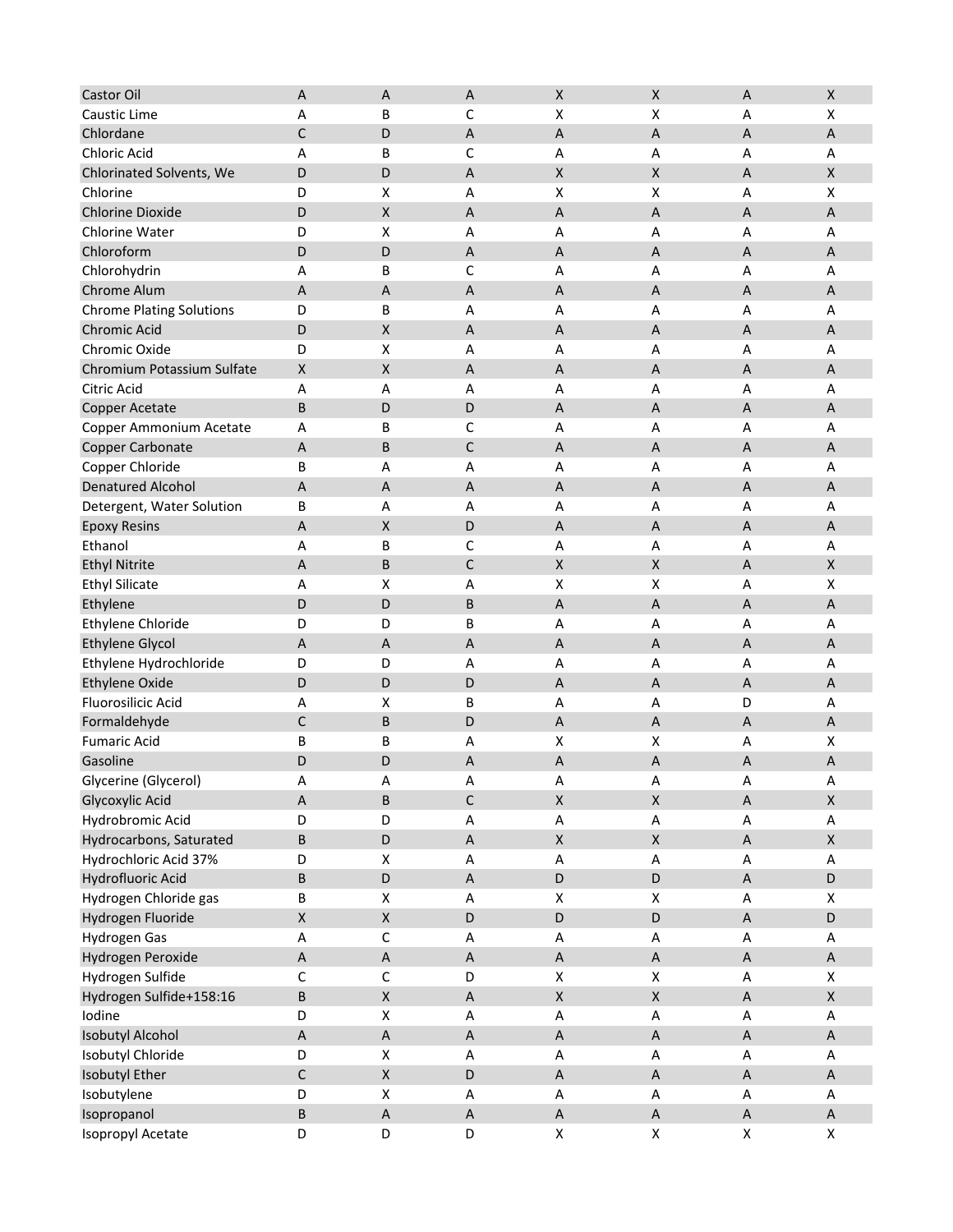| <b>Isopropyl Alcohol</b>        | B                  | $\overline{A}$            | A                  | A                  | A                         | $\overline{A}$            | A                         |
|---------------------------------|--------------------|---------------------------|--------------------|--------------------|---------------------------|---------------------------|---------------------------|
| Kerosene                        | B                  | D                         | Α                  | Α                  | Α                         | Α                         | Α                         |
| Lithium Carbonate               | A                  | B                         | C                  | Χ                  | X                         | A                         | X                         |
| Lithium Hydroxide               | А                  | B                         | C                  | X                  | X                         | A                         | $\pmb{\mathsf{X}}$        |
| Lithium Nitrate                 | А                  | B                         | B                  | $\pmb{\mathsf{X}}$ | $\pmb{\mathsf{X}}$        | $\sf A$                   | $\mathsf X$               |
| Lithium Nitrite                 | Α                  | B                         | C                  | Χ                  | X                         | Α                         | X                         |
| Magnesium Hydroxide             | B                  | $\pmb{\mathsf{X}}$        | A                  | $\mathsf A$        | $\boldsymbol{\mathsf{A}}$ | $\overline{A}$            | $\boldsymbol{\mathsf{A}}$ |
| Magnesium Sulfite               | А                  | Α                         | Α                  | Χ                  | $\pmb{\mathsf{X}}$        | X                         | $\pmb{\mathsf{X}}$        |
| Mercury                         | $\mathsf A$        | $\pmb{\mathsf{X}}$        | A                  | Χ                  | $\pmb{\mathsf{X}}$        | $\overline{A}$            | $\pmb{\mathsf{X}}$        |
| Methane                         | В                  | D                         | Α                  | Α                  | Α                         | Α                         | Α                         |
| Methanol                        | A                  | A                         | D                  | A                  | $\sf A$                   | $\overline{A}$            | A                         |
| Methyl Alcohol                  | А                  | Α                         | D                  | Α                  | Α                         | Α                         | Α                         |
| <b>Methyl Carbonate</b>         | D                  | D                         | A                  | А                  | A                         | A                         | A                         |
| <b>Mineral Oils</b>             | B                  | В                         | Α                  | Α                  | Α                         | A                         | Α                         |
| <b>Natural Gas</b>              | A                  | D                         | A                  | А                  | A                         | $\sf A$                   | $\sf A$                   |
| Neatsfoot Oil                   | D                  | B                         | Α                  | Α                  | Α                         | Α                         | Α                         |
| Neon                            | A                  | $\overline{A}$            | $\mathsf A$        | $\mathsf A$        | $\boldsymbol{\mathsf{A}}$ | $\overline{A}$            | $\boldsymbol{\mathsf{A}}$ |
| Nickel Acetate                  | В                  | D                         | D                  | Α                  | Α                         | Α                         | Α                         |
| Nickel Ammonium Sulfate         | A                  | B                         | $\mathsf C$        | A                  | $\boldsymbol{\mathsf{A}}$ | $\boldsymbol{\mathsf{A}}$ | A                         |
| Nickel Chloride                 | В                  | A                         | Α                  | Α                  | Α                         | Α                         | Α                         |
| Nickel Cyanide                  | $\mathsf A$        | B                         | $\mathsf C$        | Χ                  | $\pmb{\mathsf{X}}$        | $\overline{A}$            | X                         |
| <b>Nickel Nitrate</b>           | А                  | В                         | C                  | Α                  | Α                         | Α                         | Α                         |
| Nickel Sulfate                  | A                  | A                         | A                  | A                  | A                         | A                         | A                         |
| Nitrogen                        | А                  | Α                         | Α                  | Α                  | Α                         | Α                         | Α                         |
| Nitrogen Oxides                 | A                  | B                         | $\mathsf C$        | Α                  | A                         | $\sf A$                   | $\sf A$                   |
| Nitroglycerine                  | Α                  | B                         | С                  | Χ                  | X                         | Α                         | $\pmb{\mathsf{X}}$        |
| <b>Nitrous Acid</b>             | A                  | B                         | $\mathsf C$        | $\mathsf A$        | $\boldsymbol{\mathsf{A}}$ | $\overline{A}$            | $\boldsymbol{\mathsf{A}}$ |
| Nitrous Oxide                   | Χ                  | 1                         | Α                  | Α                  | Α                         | Α                         | Α                         |
| Octyl Alcohol                   | $\overline{2}$     | $\overline{2}$            | $\mathsf A$        | A                  | $\sf A$                   | $\overline{A}$            | $\boldsymbol{\mathsf{A}}$ |
| Octyl Chloride                  | 2                  | 2                         | Α                  | Α                  | A                         | Α                         | Α                         |
| Peracetic Acid                  | $\mathbf{1}$       | $\overline{2}$            | $\mathsf C$        | A                  | $\sf A$                   | $\sf A$                   | A                         |
| Petroleum Oil, Crude            | 2                  | 4                         | Α                  | А                  | Α                         | Α                         | Α                         |
| Phosphoric Acid                 | $\pmb{\mathsf{X}}$ | $\pmb{\mathsf{X}}$        | $\pmb{\mathsf{X}}$ | D                  | D                         | $\boldsymbol{\mathsf{A}}$ | D                         |
| <b>Plating Solutions Chrome</b> | D                  | В                         | Α                  | Α                  | Α                         | Α                         | Α                         |
| <b>Plating Solutions Others</b> | D                  | D                         | Α                  | А                  | $\boldsymbol{\mathsf{A}}$ | $\boldsymbol{\mathsf{A}}$ | A                         |
| Polyethylene Glycol             | B                  | Χ                         | C                  | А                  | А                         | Α                         | А                         |
| Potassium Sulfate               | $\sf A$            | $\boldsymbol{\mathsf{A}}$ | $\sf A$            | $\sf A$            | A                         | $\boldsymbol{\mathsf{A}}$ | $\sf A$                   |
| Propane                         | В                  | D                         | Α                  | X                  | $\pmb{\mathsf{X}}$        | Α                         | X                         |
| Propyl Alcohol                  | A                  | $\mathsf{A}$              | A                  | $\sf A$            | $\sf A$                   | $\boldsymbol{\mathsf{A}}$ | A                         |
| Propyl Nitrate                  | D                  | D                         | D                  | A                  | A                         | Α                         | Α                         |
| Propylene                       | D                  | $\mathsf D$               | $\sf A$            | $\sf A$            | $\boldsymbol{\mathsf{A}}$ | $\mathsf A$               | $\sf A$                   |
| Selenic Acid                    | Α                  | В                         | $\mathsf C$        | $\pmb{\mathsf{X}}$ | $\pmb{\mathsf{X}}$        | A                         | $\pmb{\mathsf{X}}$        |
| Silicon Fluoride                | $\pmb{\mathsf{X}}$ | $\mathsf X$               | $\pmb{\mathsf{X}}$ | $\mathsf X$        | $\pmb{\mathsf{X}}$        | $\pmb{\mathsf{X}}$        | $\mathsf X$               |
| Silicon Tetrachloride           | Χ                  | X                         | X                  | X                  | $\pmb{\mathsf{X}}$        | X                         | X                         |
| Silicon Tetrafluoride           | $\pmb{\mathsf{X}}$ | $\mathsf X$               | $\pmb{\mathsf{X}}$ | $\mathsf X$        | $\pmb{\mathsf{X}}$        | $\mathsf X$               | $\mathsf X$               |
| <b>Silicone Greases</b>         | A                  | $\mathsf C$               | A                  | А                  | A                         | $\mathsf A$               | $\sf A$                   |
| Silicone Oils                   | $\sf A$            | $\mathsf C$               | $\sf A$            | $\sf A$            | $\sf A$                   | $\boldsymbol{\mathsf{A}}$ | $\sf A$                   |
| Silver Bromide                  | Α                  | В                         | $\mathsf C$        | А                  | Α                         | A                         | Α                         |
| Silver Chloride                 | $\sf A$            | B                         | $\mathsf C$        | $\sf A$            | $\sf A$                   | $\boldsymbol{\mathsf{A}}$ | A                         |
| <b>Silver Nitrate</b>           | Α                  | Α                         | A                  | A                  | A                         | A                         | Α                         |
| Silver Sulfate                  | $\sf A$            | $\sf B$                   | $\mathsf C$        | $\mathsf A$        | $\sf A$                   | $\boldsymbol{\mathsf{A}}$ | $\mathsf A$               |
| Sodium Acetate                  | В                  | D                         | D                  | Α                  | Α                         | Α                         | Α                         |
| Sodium Aluminate                | Α                  | B                         | $\mathsf C$        | A                  | A                         | A                         | A                         |
| Sodium Chloride                 | A                  | A                         | A                  | $\sf A$            | $\mathsf A$               | A                         | A                         |